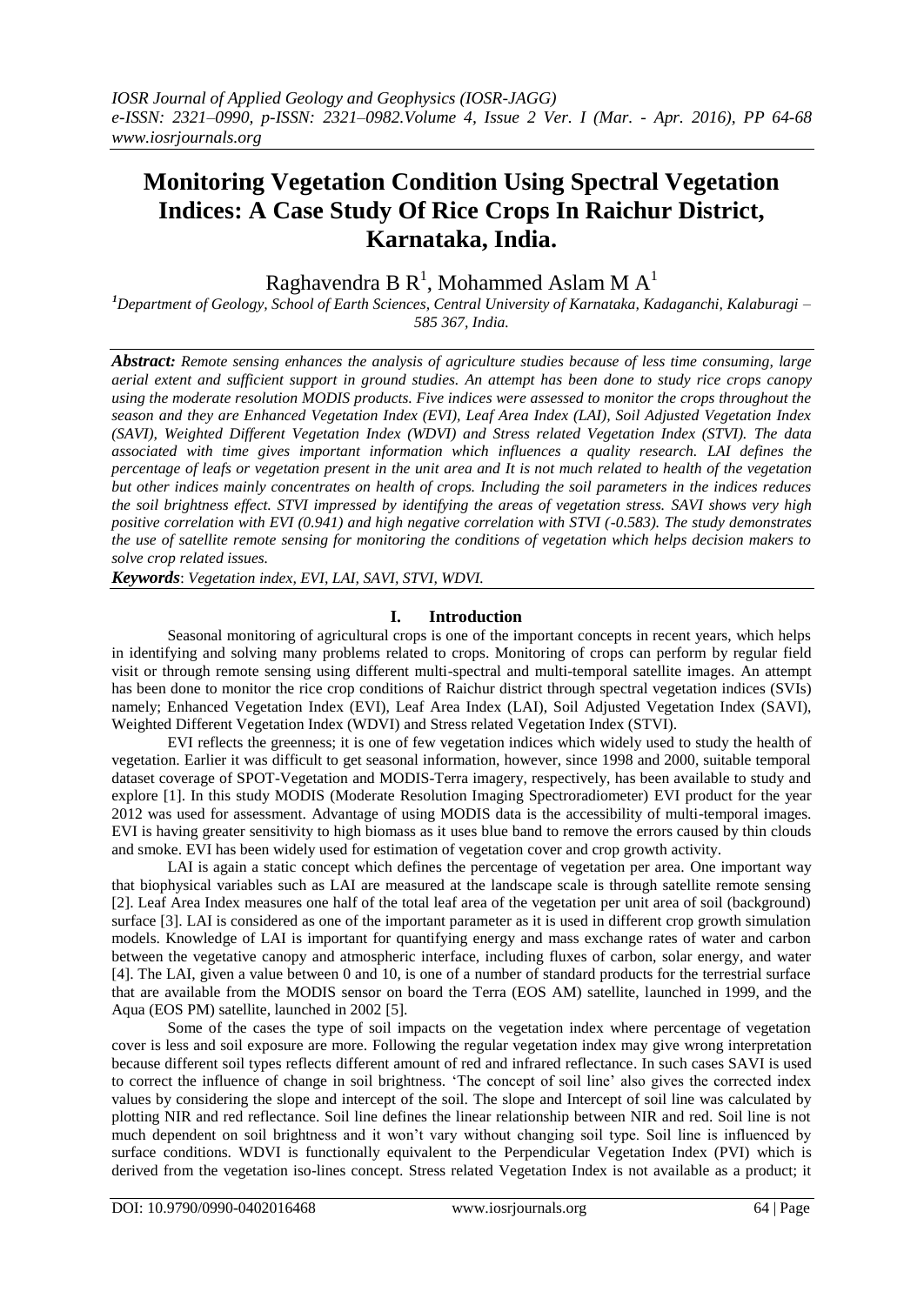was calculated using Mid-Infrared, Red and Near-Infrared regions. The STVI highlights the stressed areas and reflects less value at healthy vegetation. The stress is more related to photosynthetic activities. Simple correlation method was followed to asses these indices relationship.

## **Study Area**

Raichur district exists between 15° 09' and 16° 34' N latitude and 75° 46' and 77° 35' E longitude in between two major rivers, the Krishna and the Tungabhadra (Fig. 1). Agriculture is the primary source for living, and rice is the major crop grown. Fig. 2 shows the rice cropping areas in Raichur district. The district consist rice growing area of around 165000 hectare; the production is nearly 468464 tons, and the yield is about 2990 kg per hectare every year [6]. The district covers an area of 8433 km<sup>2</sup> in which agriculture covers 6874  $km<sup>2</sup>$  (81.51%). The climate of the district is characterized by dryness for the major part of the year and a very hot summer.



Figure 1: Location of the study area.



Figure 2: Rice cropping activities in Raichur.

## **MODIS MOD13Q1 EVI**

# **II. Materials**

Global MOD13Q1 provides EVI images of temporal resolution 16 days with 250-meter spatial resolution as a gridded level-3 product in the Sinusoidal projection. Total 23 images of every 16 days in 2012 were used in this study. These vegetation index images are usually used to monitor the vegetation health and changes on land use land cover. These data may also use to study surface biophysical properties as many studies proved the proportionality of EVI with LAI. The formula is,

 $EVI = 2.5 * [(NIR - Red)/(NIR + 6 * Red - 7.5 * Blue + 1)]$ 

Where, NIR, Red and Blue stands for near-infrared, visible red regions and visible blue regions respectively. The value of EVI ranges between -1 to +1.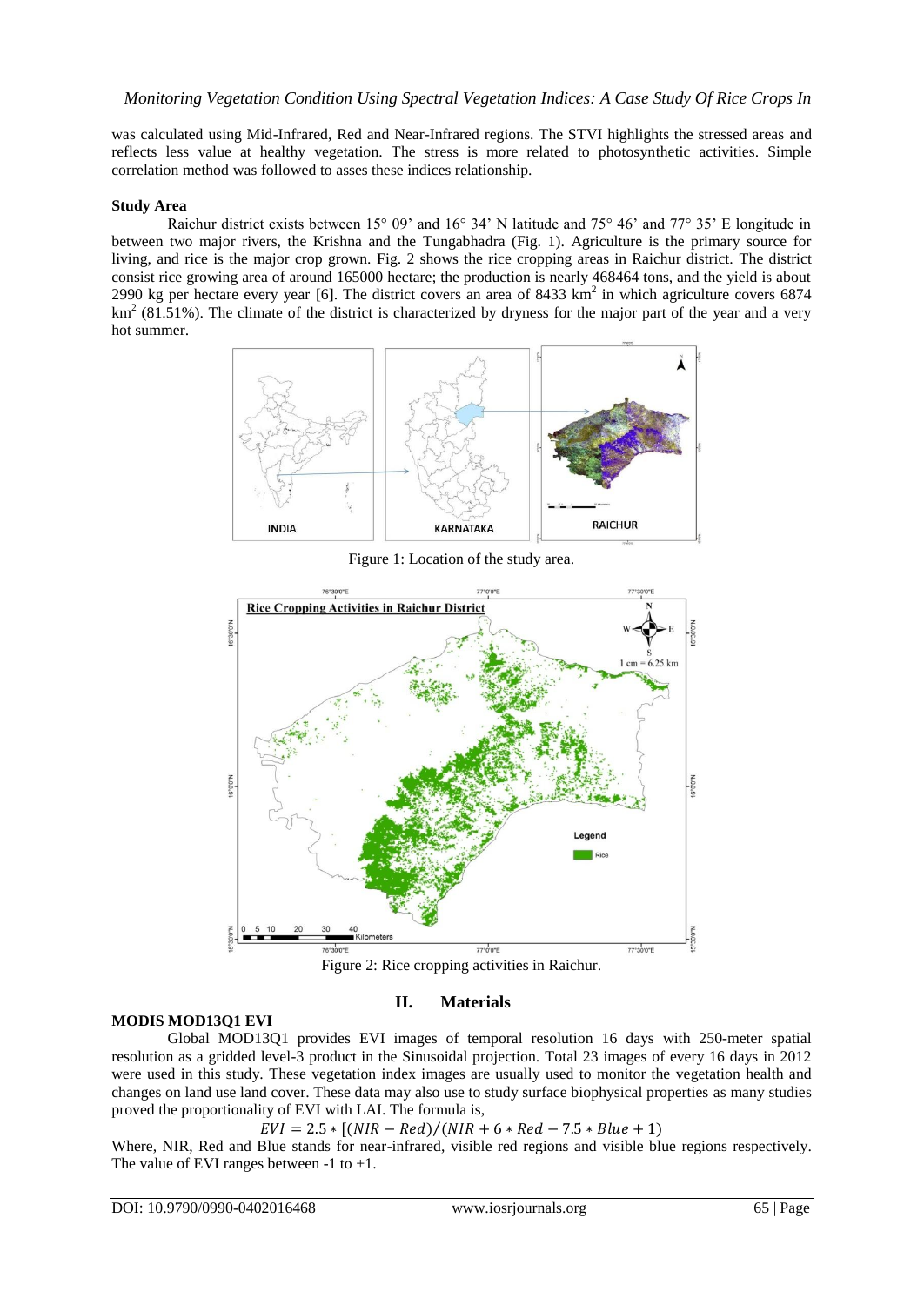#### **MODIS MOD15A2 LAI**

Global MOD15A2 provides LAI images of temporal resolution 8 days with 1-kilometer spatial resolution in the sinusoidal projection. Total 46 images of every 8 days in 2012 were used in this study. LAI is a dimensionless and it is defined as the green leaf area per unit ground surface area (LAI = leaf area  $/$ ) ground area). The unit of measuring LAI is  $m^2 / m^2$  and the value of LAI ranges from 0 to 10. The images consist of 256 grey shades which converted to 0 to 10 ranges by using formula,

$$
LAI = LAI_{PIX}/25.5
$$

Where, LAI<sub>PIX</sub> is the grayscale LAI value at particular pixel. The conversion of values is just to maintain the standard range and the analysis can be done by grey scale values also [7].

# **SAVI**

### **III. Methods**

SAVI usually used when the vegetation density is less and soil reflectance is more. MODIS MOD13Q1 also provides MIR, Red, NIR and Blue bands with 250m spatial resolution from which different types of indices can generate. The formula of SAVI is,

 $SAVI = [(NIR - Red)/(NIR + Red + 0.5)] * (1 + 0.5)$ 

Where, NIR and Red refer to near-infrared and red reflectance respectively. SAVI value varies from -1 to +1. Low values indicate less photosynthetic activity and high values indicate healthy vegetation.

#### **WDVI**

WDVI is one of the few indices which follow the vegetation iso-line concept. The NIR and Red reflectance were separated and plotted against each other to find soil line and its slope and intercept. The formula of WDVI is,

$$
WDVI = NIR - a * Red
$$

Where, NIR and Red indicate near-infrared and red bands respectively. 'a' refer to slope of soil line. The values vary between -1 to +1.

#### **STVI**

Usually SVIs are grey scale images where bright values indicate healthy vegetation whereas dark values indicate unhealthy or non vegetation. If inverse of these indices taken in to consideration, we can mark the stressed vegetation areas. But the problem with the inversing legend is, the non vegetation areas highlights the more stress than the stressed vegetation. To overcome this problem, the new stress related vegetation index was performed. The formula is,

#### $STVI = MIR + Red/NIR$

Where, MIR, Red and NIR stand for mid-infrared, red and near-infrared regions. The resulting index value varies between -1 to +1. The maximum values reflect the high stress vegetation areas.

The monitoring of these three indices was done throughout the year and deviation of values was analyzed. The relationship between these indices was assessed by correlation.



Figure 3: Variation of Index values for Rice crop with time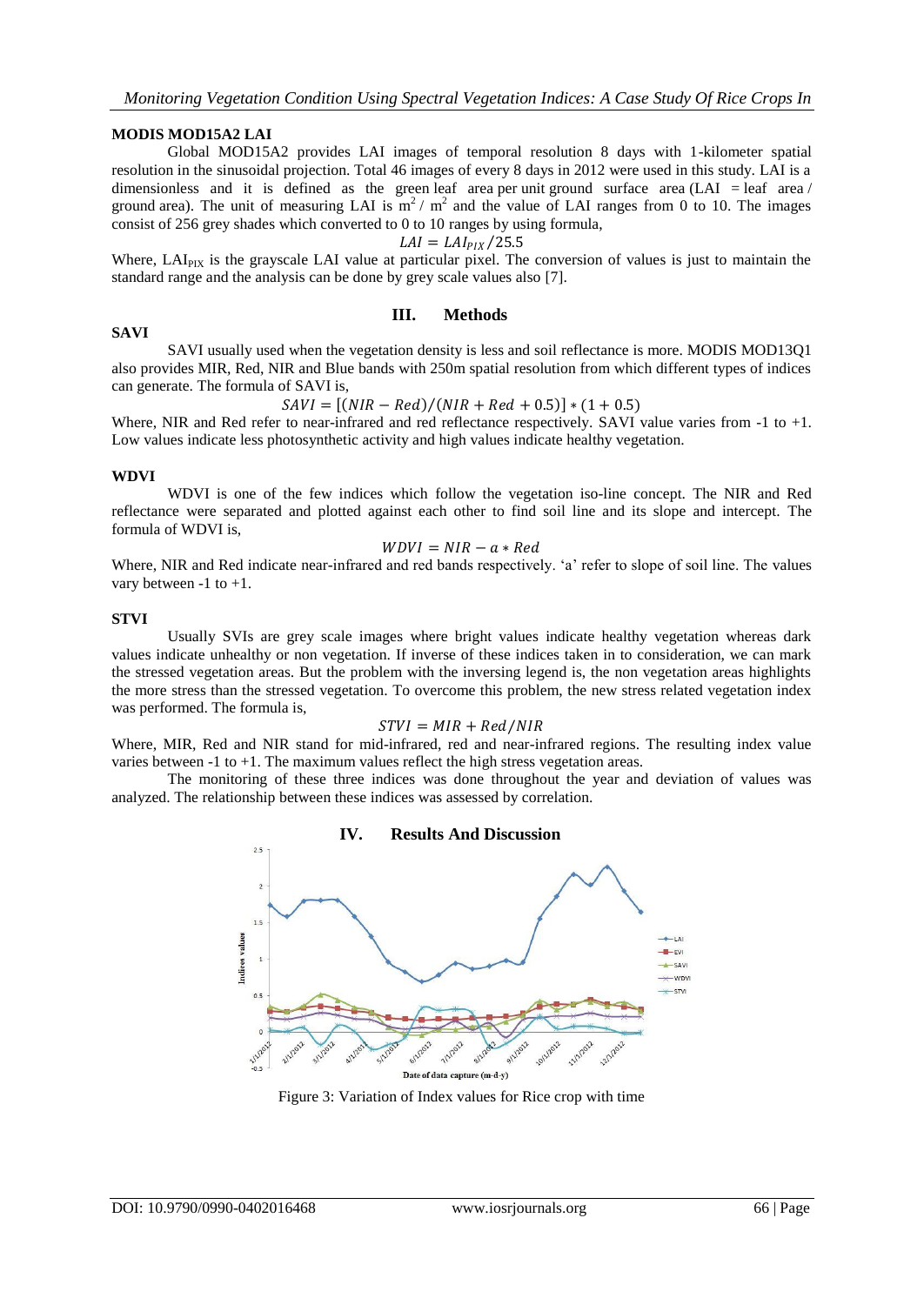

Figure 4: Variation of SVIs over the time

The fig. 3 shows the seasonal deviation of all vegetation indices. The wide gap between LAI and other indices in figure 1 is because, the LAI values varies between 0 to 10 and vegetation indices value varies between -1 to +1. In fig. 4, the LAI was removed and the variation of other index values was showed for better understanding. In kharif season, the growth of rice crops was identified in the beginning of August and there was a high deviation in LAI values. In summer season where crop growth is more dependent on canal irrigation, starts in middle of January and ends at the middle of April. The minimum rice LAI recorded in the month of June and the maximum was recorded in the month of October. Mean LAI of rice throughout the year was 1.429 and average Standard Deviation (SD) was 0.626. The maximum deviation 1.041 was identified in the beginning of November just right after the harvesting. Maximum EVI recorded in the end of October just before harvesting and the minimum recorded in the end of May. Mean EVI of rice was 0.282 and mean SD was 0.103. Maximum value of SAVI was recorded in middle of February and minimum was in the end of May. SAVI holds maximum deviation compare to other indices (except LAI). Average value of SAVI was 0.2505 and mean standard deviation was 0.437. Maximum WDVI recorded in the middle of the February and minimum was recorded in May. Average WDVI throughout the year was 0.1557 and mean standard deviation was 0.1212. The maximum rice STVI values were recorded from middle of April to end of May, when crop growth was nil and high surface temperature period. The minimum rice STVI recorded in the beginning of April in the summer season just before the harvesting. The average mean STVI of rice throughout the year was 0.0398 and the mean standard deviation was 0.361.

Correlation method was used to assess the interdependency between these indices. Table 1 shows the correlation coefficients. LAI is positively correlated with EVI (0.197), SAVI (0.245), and WDVI (0.081) and negatively correlated with STVI (-0.295). SAVI shows high positive correlation with EVI (0.941) and high negative correlation with STVI (-0.583). The negative correlation between indices and STVI enhances and supports the research hypothesis.

| Table 1: Correlation coefficients of VIs |  |
|------------------------------------------|--|
|                                          |  |

|             | LAI      | EVI      | <b>SAVI</b> | WDVI     | <b>STVI</b> |
|-------------|----------|----------|-------------|----------|-------------|
| LAI         |          |          |             |          |             |
| <b>EVI</b>  | 0.197    |          |             |          |             |
| <b>SAVI</b> | 0.245    | 0.941    |             |          |             |
| <b>WDVI</b> | 0.081    | 0.871    | 0.735       |          |             |
| <b>STVI</b> | $-0.295$ | $-0.447$ | $-0.583$    | $-0.156$ |             |

## **V. Conclusion**

Remote sensing studies enhance the analysis in agriculture because of less time consuming, large aerial extent and sufficient support in ground studies. The information associated with time gives important information which influences a quality research. The reason of using temporal images is to extract the information on different seasons. An attempt has been done to rice crops using the moderate resolution MODIS products. Five indices were assessed to monitor the crops throughout the season. LAI defines the percentage of leafs or vegetation present in the unit area. It is not much related to health of the vegetation but other indices mainly concentrates on health of crops. Including the soil parameters in the indices reduces the soil brightness effect. STVI impressed by identifying the areas of vegetation stress. The study demonstrates the use of satellite remote sensing for monitoring the conditions of vegetation which helps decision makers to solve crop related issues.